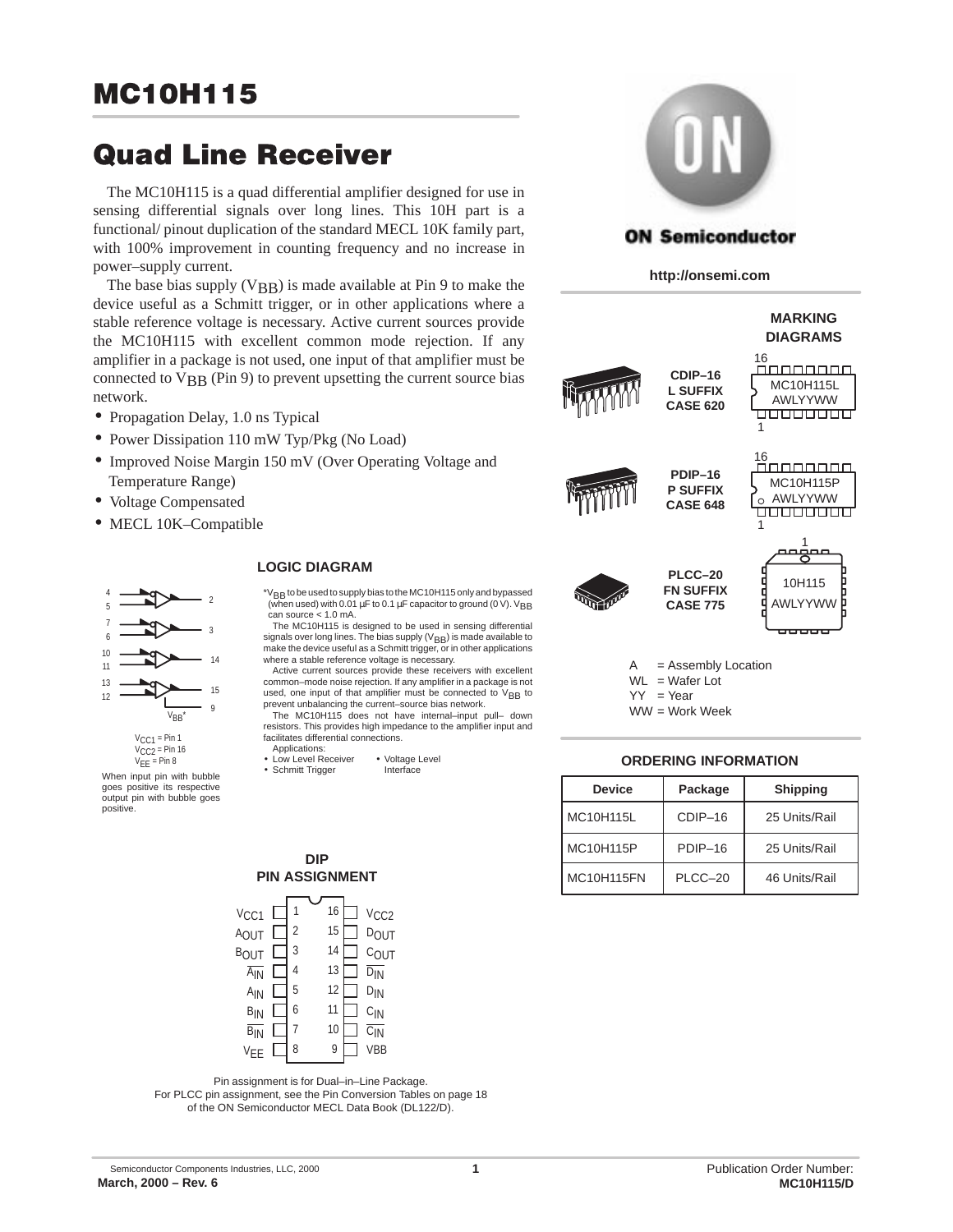## **MAXIMUM RATINGS**

| Symbol                      | <b>Characteristic</b>                               | Rating                             | Unit              |
|-----------------------------|-----------------------------------------------------|------------------------------------|-------------------|
| <b>VEE</b>                  | Power Supply ( $V_{\text{CC}} = 0$ )                | $-8.0$ to 0                        | Vdc               |
| Vı                          | Input Voltage ( $V_{C}$ = 0)                        | 0 to $VFF$                         | Vdc               |
| <sup>l</sup> out            | <b>Output Current</b><br>- Continuous<br>$-$ Surge  | 50<br>100                          | mA                |
| TA                          | <b>Operating Temperature Range</b>                  | 0 to $+75$                         | $^{\circ}C$       |
| $\mathsf{T}_{\mathsf{stg}}$ | Storage Temperature Range<br>- Plastic<br>- Ceramic | $-55$ to $+150$<br>$-55$ to $+165$ | °C<br>$^{\circ}C$ |

## **ELECTRICAL CHARACTERISTICS** (V<sub>EE</sub> = –5.2 V ±5%) (Note 2.)

|                        |                                | $0^\circ$ |         | $25^\circ$        |            | $75^\circ$      |          |                  |
|------------------------|--------------------------------|-----------|---------|-------------------|------------|-----------------|----------|------------------|
| Symbol                 | <b>Characteristic</b>          | Min       | Max     | Min               | <b>Max</b> | Min             | Max      | Unit             |
| IF.                    | <b>Power Supply Current</b>    | -         | 29      |                   | 26         |                 | 29       | mA               |
| l <sub>in</sub> H      | Input Current High             | -         | 150     |                   | 95         |                 | 95       | μA               |
| <sup>I</sup> CBO       | Input Leakage Current          | -         | 1.5     |                   | 1.0        |                 | 1.0      | μA               |
| $V_{BB}$               | Reference Voltage              | $-1.38$   | $-1.27$ | $-1.35$           | $-1.25$    | $-1.31$         | $-1.19$  | Vdc              |
| V <sub>OH</sub>        | <b>High Output Voltage</b>     | $-1.02$   | $-0.84$ | $-0.98$           | $-0.81$    | $-0.92$         | $-0.735$ | Vdc              |
| VOL                    | Low Output Voltage             | $-1.95$   | $-1.63$ | $-1.95$           | $-1.63$    | $-1.95$         | $-1.60$  | Vdc              |
| V <sub>IH</sub>        | High Input Voltage (Note 1.)   | $-1.17$   | $-0.84$ | $-1.13$           | $-0.81$    | $-1.07$         | $-0.735$ | Vdc              |
| $V_{IL}$               | Low Input Voltage (Note 1.)    | $-1.95$   | $-1.48$ | $-1.95$           | $-1.48$    | $-1.95$         | $-1.45$  | Vdc              |
| <b>V<sub>CMR</sub></b> | Common Mode<br>Range (Note 3.) |           |         | $-2.85$ to $-0.8$ |            |                 |          | Vdc              |
| <b>V<sub>PP</sub></b>  | Input Sensitivity (Note 4.)    | -         | -       | 150 typ           |            | $\qquad \qquad$ | -        | mV <sub>PP</sub> |
| <b>AC PARAMETERS</b>   |                                |           |         |                   |            |                 |          |                  |
| <sup>t</sup> pd        | <b>Propagation Delay</b>       | 0.4       | 1.3     | 0.4               | 1.3        | 0.45            | 1.45     | ns               |
| tr                     | <b>Rise Time</b>               | 0.5       | 1.4     | 0.5               | 1.5        | 0.5             | 1.6      | ns               |

1. When V<sub>BB</sub> is used as the reference voltage.

2. Each MECL 10H series circuit has been designed to meet the specifications shown in the test table, after thermal equilibrium has been established. The circuit is in a test socket or mounted on a printed circuit board and transverse air flow greater than 500 linear fpm is maintained. Outputs are terminated through a 50–ohm resistor to –2.0 volts.

t<sub>f</sub> | Fall Time | 0.5 | 1.4 | 0.5 | 1.5 | 0.5 | 1.6 | ns

3. Differential input not to exceed 1.0 Vdc.

4. 150 m $V_{p-p}$  differential input required to obtain full logic swing on output.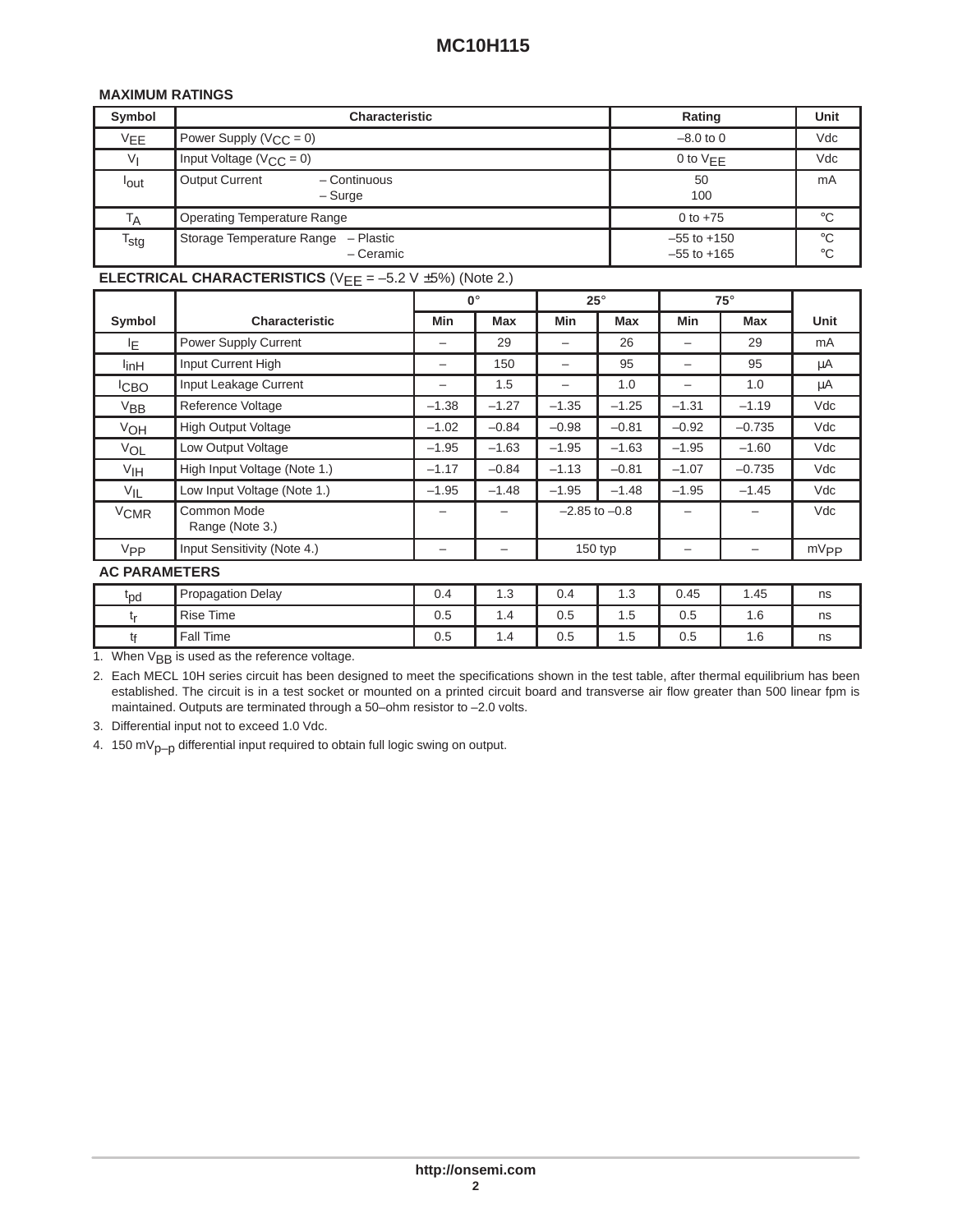## **MC10H115**

### **PACKAGE DIMENSIONS**





- 5. CONTROLLING DIMENSION: INCH.<br>6. THE PACKAGE TOP MAY BE SMALLER THAN THE<br>PACKAGE TOP MAY BE SMALLER THAN THE<br>PACKAGE BOTTOM BY UP TO 0.012 (0.300).<br>DIMENSIONS R AND U ARE DETERMINED AT THE<br>EXCLUSIVE OF MOLD FLASH, THE PA
- DIMENSION TO BE GREATER THAN 0.037 (0.940). THE DAMBAR INTRUSION(S) SHALL NOT CAUSE THE H DIMENSION TO BE SMALLER THAN 0.025 (0.635).

| <b>DIM</b> | <b>MIN</b>  | MAX          | MIN         | <b>MAX</b>   |  |  |
|------------|-------------|--------------|-------------|--------------|--|--|
| А          | 0.385       | 0.395        | 9.78        | 10.03        |  |  |
| B          | 0.385       | 0.395        | 9.78        | 10.03        |  |  |
| C          | 0.165       | 0.180        | 4.20        | 4.57         |  |  |
| E          | 0.090       | 0.110        | 2.29        | 2.79         |  |  |
| F          | 0.013       | 0.019        | 0.33        | 0.48         |  |  |
| G          | 0.050 BSC   |              | 1.27 BSC    |              |  |  |
| н          | 0.026       | 0.032        | 0.66        | 0.81         |  |  |
| J          | 0.020       |              | 0.51        |              |  |  |
| к          | 0.025       |              | 0.64        |              |  |  |
| R          | 0.350       | 0.356        | 8.89        | 9.04         |  |  |
| U          | 0.350       | 0.356        | 8.89        | 9.04         |  |  |
| V          | 0.042       | 0.048        | 1.07        | 1.21         |  |  |
| w          | 0.042       | 0.048        | 1.07        | 1.21         |  |  |
| X          | 0.042       | 0.056        | 1.07        | 1.42         |  |  |
| Υ          |             | 0.020        |             | 0.50         |  |  |
| Z          | $2^{\circ}$ | $10^{\circ}$ | $2^{\circ}$ | $10^{\circ}$ |  |  |
| G1         | 0.310       | 0.330        | 7.88        | 8.38         |  |  |
| К1         | 0.040       |              | 1.02        |              |  |  |